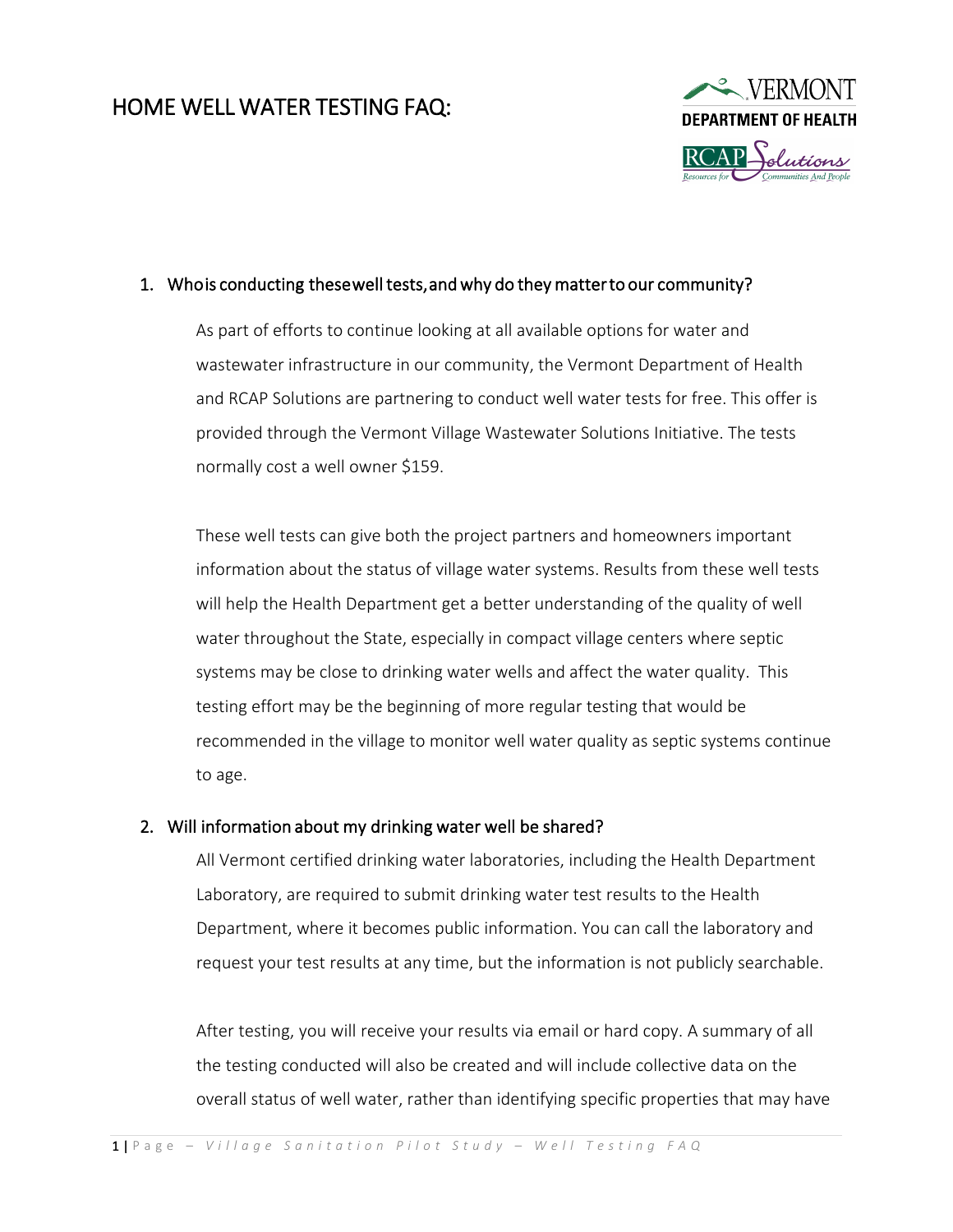an issue. For example, we would be able to say that a certain percentage of tested homes within a community has elevated concentrations of nitrate - which could suggest a potential relationship between septic systems and drinking water quality.

#### 3. How do we plan to use this information?

Testing is the only way of knowing whether contaminants are in your drinking water and if they are affecting the village as a whole. The results will help inform you of your drinking water quality, help identify your village's needs, and help inform state policy and rulemaking to support solutions for community wastewater issues.

The Health Department aggregates water quality test results by town to create maps and tables for drinking water contaminants. The data is published on the Environmental Public Health Tracking portal in a continuing effort to help Vermonters better understand the relationship between their environment and their health. Personally identifiable information will not be made public. For more information, visit [www.healthvermont.gov/tracking.](http://www.healthvermont.gov/tracking)

#### 4. What contaminants are being tested in these well water samples and why?

Vermont groundwater contains naturally occurring chemicals like calcium that can cause hard water and iron that can cause rusty red stains on your laundry. However, most of the chemicals in your water you cannot see, smell or taste, and they can affect your health, such as arsenic and uranium.

It is important to test your private well for contaminants on a regular basis. The Health Department recommends three test kits:

1. Bacteria (total coliform/*E. coli*) - test every year

2. Inorganic chemicals (arsenic, chloride, copper, fluoride, hardness, iron, lead, manganese, nitrate, nitrite, sodium and uranium) - test every five years

3. Gross alpha radiation - test every five years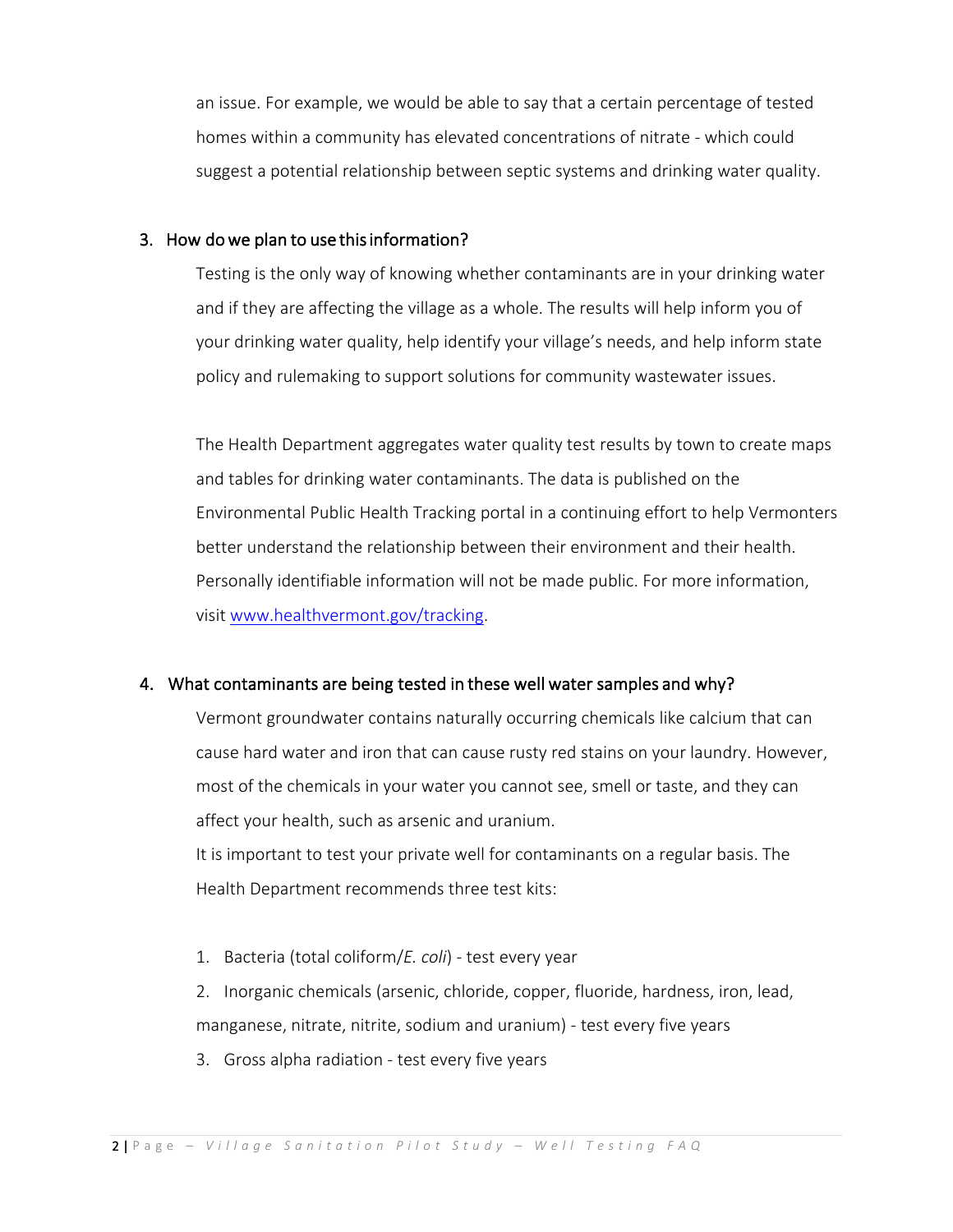These three kits will be offered to you for free during this testing event. For more information about water testing [and contaminants, visit](http://www.healthvermont.gov/water)  www.healthvermont.gov/water.

### 5. If contaminants are found in my drinking water as a result of this test, am I required to take action? Is financial assistance available for water treatment?

To protect you and your family's health, treatment is recommended for any contaminant that is over the standard. The Health Department can help you figure out treatment options. Call 802-863-7233 to talk to Sille Larsen, the Water Resources Engineer at the Health Department.

If you are living in your own single-family home, you are not required to take action. If you are renting out the property, or multiple families live in the home, other rules apply. If you have questions regarding the status of your home, call Sille Larsen for more information.

The Vermont Wastewater and Potable Water Revolving Loan Fund, also known as the On-site Loan Program, is available to certain Vermont residents for the repair or replacement of failed water supply systems. For more information, visit [dec.vermont.gov/facilities-engineering/water-financing/on-site-loan](https://dec.vermont.gov/facilities-engineering/water-financing/on-site-loan) 

## 6. Can I give consent to have my drinking water tested as part of the community study, but not receive my well's results?

No. If you choose not to receive your water test results, then the Health Department will not offer you the water testing kits. The Health Department is offering free water testing kits to support the community study, and to protect public health by reducing contaminants in Vermonters' drinking water. If you do not want the test results, we cannot help you reduce chemicals in your water that may cause cancer or other harmful health effects.